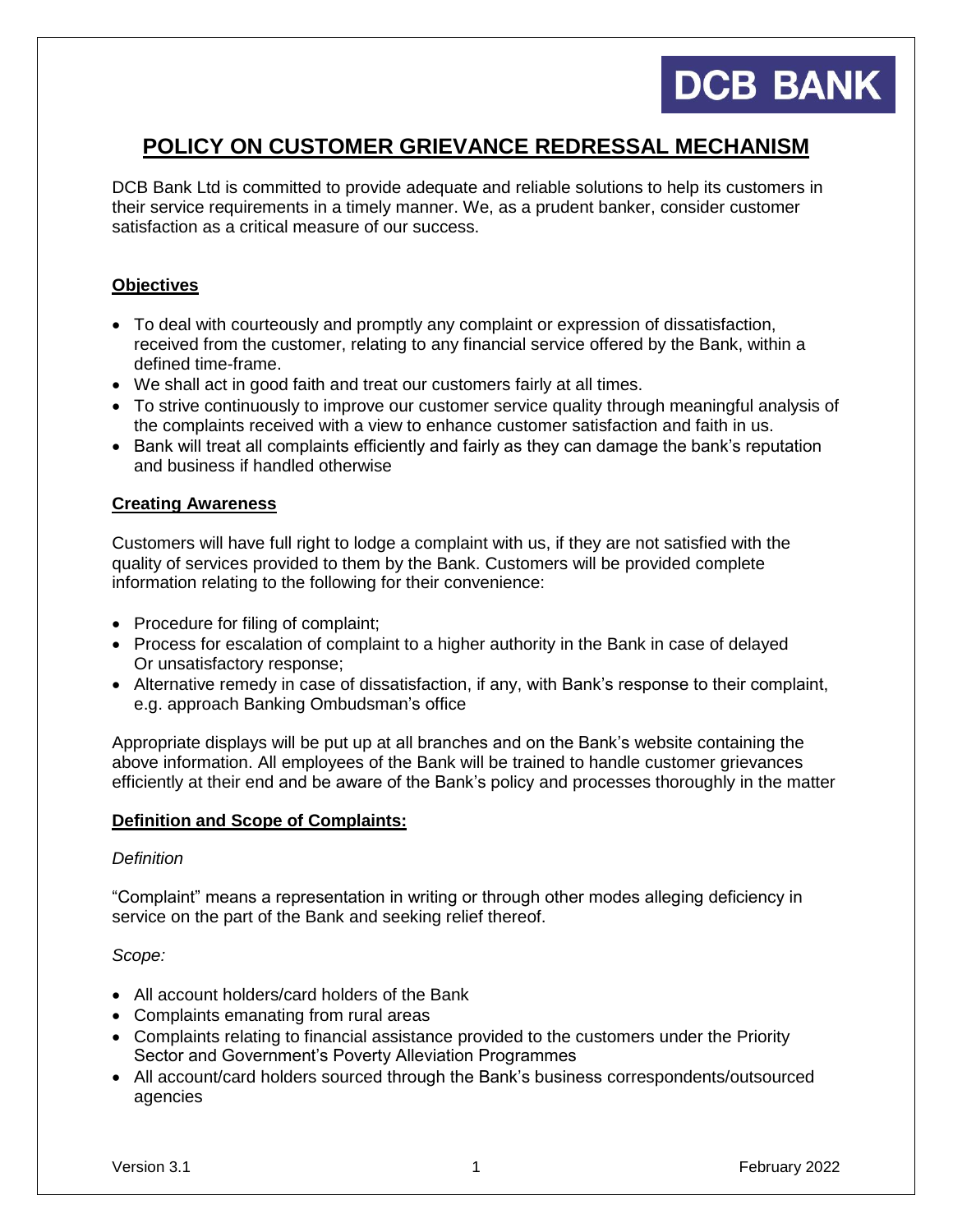• Third party products distributed by the Bank

# **Time Frame for Resolving Complaints**

- It is our endeavor to resolve complaints within maximum period of 15 working days.
- Due of any unforeseen circumstances, should it take additional time for resolution, customers will be sent an interim response intimating the expected date of resolution.

# **Channels and Escalation Mechanism for Complaints**

# **Level 1**

- **Customer Care Centre :** Customers may contact our Customer Care Centre
- **E-mail :** Customers can e-mail their complaints to [customercare@dcbbank.com.](mailto:customercare@dcbbank.com) Non Resident Indian Customers may email [nri@dcbbank.com.](mailto:nri@dcbbank.com) Loan customers may write to us on [loans@dcbbank.com.](mailto:loans@dcbbank.com) Demat Account Holders may write to us on demat@dcbbank.com
- **Branch :** Customers may approach any branch for resolution of their issues. Corporate Banking/SME/MSME customers may additionally speak to their respective RMs regarding their complaints/requests.
- **Internet Banking**: Customers can write to us by logging in to their accounts online.
- **Website :** Customers can also register their complaints at our website [www.dcbbank.com](http://www.dcbbank.com/) by filling up the Complaints Form.
- **Mobile Banking for Liability and Asset customers:** The customers can login to our mobile banking applications
- **Letters** : Customers can write physical letters to DCB Bank Limited
- **Any other electronic communication** such as social media or any mobile phone applications
- **Business Correspondents**: The customers can write directly to our business correspondents for resolutions or to the Bank if they are not satisfied with the resolution provided by any of our business correspondents

# **Level 2**

If for any reason, the complainant is not satisfied with the resolution provided by Level 1, customer can escalate their complaint to:

 **Regional Nodal Officer**: The details of our Regional Nodal Officers have been provided on our website [www.dcbbank.com](http://www.dcbbank.com/)

# **Level 3:**

If for any reason, the complainant is not satisfied with the resolution provided by Level 1 & 2, customer can escalate the complaint to:

**Principal Nodal Officer** on e-mail ID [nodal.officer@dcbbank.com](mailto:nodal.officer@dcbbank.com) or write to:

DCB Bank Limited

6th Floor, Peninsula Business Park, Tower A, Senapati Bapat Marg, Lower Parel, Mumbai-400013

**DCB BANK**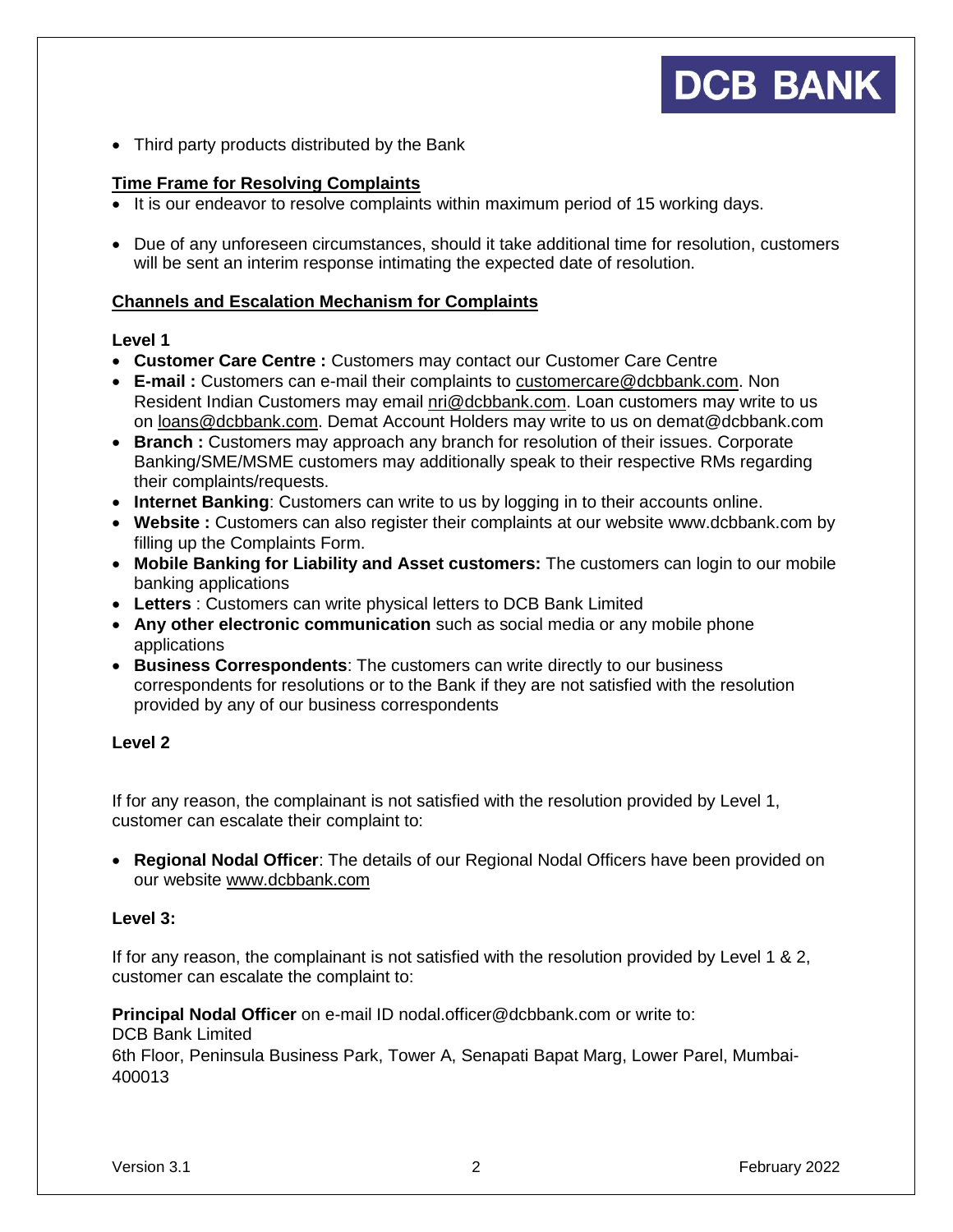#### **OR**

**Our Senior Management Team:** The details of our senior management team have also been provided on our website, [www.dcbbank.com](http://www.dcbbank.com/)

#### **Level4:**

#### **Ombudsman**

If the customer is not satisfied with the resolution given by the Bank, within 30 days the complainants, may approach the **Banking Ombudsman** appointed by Reserve Bank of India under the Banking Ombudsman Scheme, 2006, for resolution of complaints relating to deficiency in banking services. The complaints under the Scheme can be registered on the portal [\(https://cms.rbi.org.in\)](https://cms.rbi.org.in/). The complaint may also be submitted through electronic or physical mode in such format and containing such information as may be specified by Reserve Bank to the Centralized Receipt and Processing Centre as notified by the Reserve Bank. The complaint, if submitted in physical form, shall be duly signed by the complainant or by the authorized representative.

#### **Internal Ombudsman**

Internal Ombudsman (IO) has been appointed at the Corporate Office of the Bank. IO is an independent authority and shall not handle complaints received directly from the customers or members of public. In other words, the Internal Ombudsman will deal only with the complaints that have already been examined by the Bank's internal grievance redressal mechanism and have remained partly or wholly un-redressed

#### **Review and Monitoring Customer Grievances:**

The Bank has an Integrated Complaints Management System in which complaints are logged for end to end resolution. An acknowledgement is provided for grievances that are logged to the complainant. Additionally, the Bank has established a nodal office team to monitor the customer grievances logged in the Bank on a regular basis. The Bank shall perform the following activities to review and monitor customer grievances:

- *Turnaround time and outstanding complaints*  The team shall review and share with the management an analysis of the closure of cases including adequacy of closure and timeliness. Pro-active monitoring by the nodal office shall be carried out at a defined frequency on sample basis for frequent areas of complaints to raise issues to the concerned units including for cases not resolved or inadequately resolved or incorrectly logged. Complaints shall be reported as part of calendar of reviews prescribed by the RBI. In addition, reporting will be done to MD&CEO, Standing Committee of Customer Service and Customer Service Committee of the Board on a periodic basis.
- *Root Cause Analysis / Preventive Actions*  A periodic analysis shall be carried out across complaints with a view to identify areas of complaints and require process review or a procedural change to avoid recurrence.

**DCB BANK**